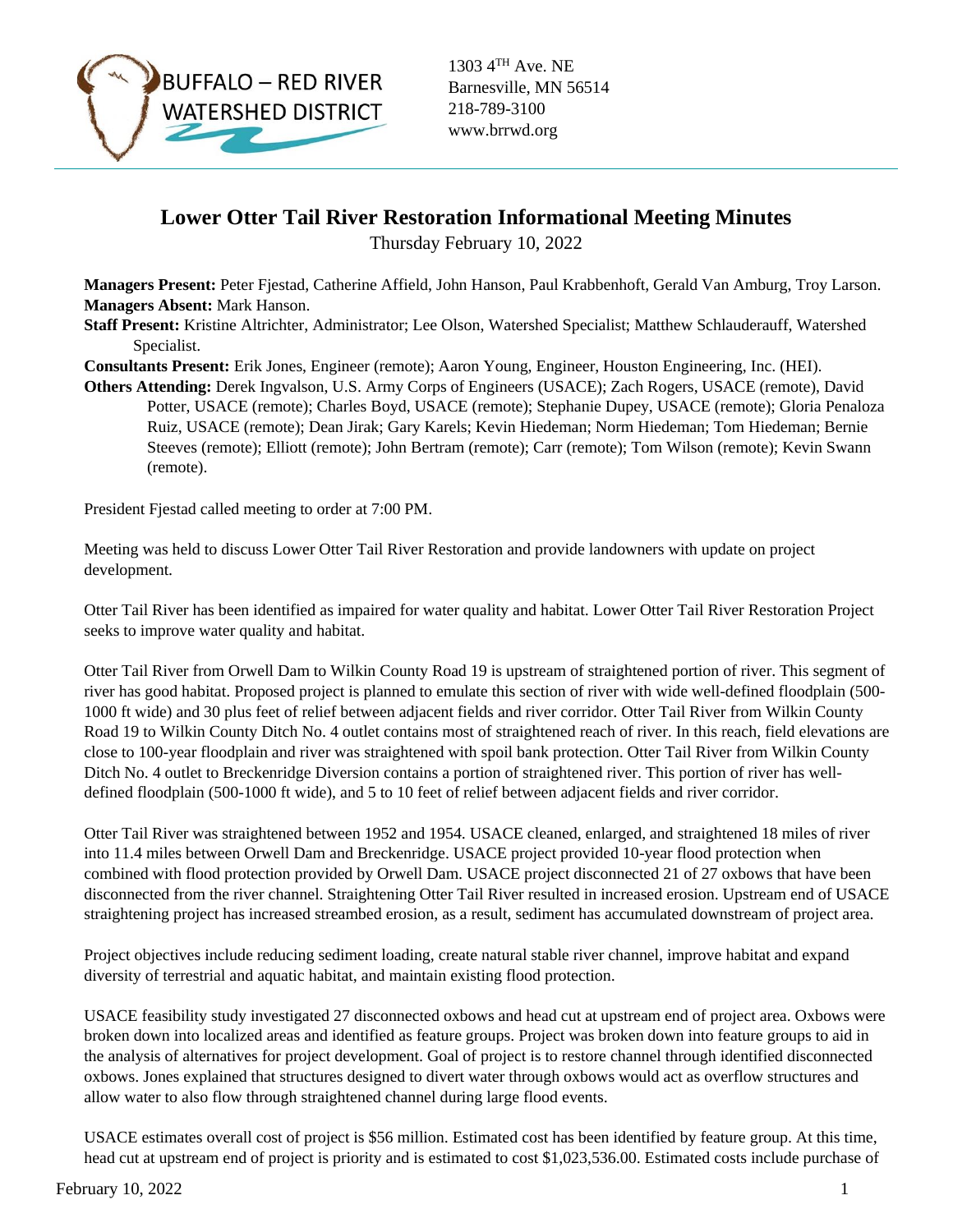land, as required by USACE feasibility study requirements. BRRWD plans to obtain permanent conservation easements for land acquisition, so actual cost anticipated to be lower.

USACE Section 1135 Program was discussed. First step is a feasibility study. First \$100,000 is paid for with federal dollars from USACE. Remaining cost has 50/50 cost-share with local sponsor. Study must show project is technically feasible, environmentally acceptable, and provides cost effective environmental benefits. Projects constructed using Section 1135 Program must maintain benefits of original USACE project. Feasibility study for Lower Otter Tail River expected to be completed in March 2022. Feasibility study out for 30-day review, ending February 21, 2022. Comments from informational meeting will be considered as part of projects public review. Second step is project construction. Total federal cost is capped at \$10 million, including design and study. These funds require 25 percent local cost-share.

Additional funding could be obtained through Clean Water Funds (CWF) through MN Board of Water and Soil Resources (BWSR), Lessard-Sams Outdoor Heritage Funds (LSOHF) through Lessard-Sams Outdoor Heritage Council (LSOHC), Section 319 Grant Program through MN Pollution Control Agency (MPCA), Conservation Reserve Program (CREP), Reinvest in Minnesota (RIM) Program, mitigation funding, locally raised funds, landowner contributions, and private contributions.

Next steps for project include continued coordination with USACE on Section 1135 Project, complete environmental review, acquire conservation easements, refine channel restoration design, refine cost estimates, obtain permits, acquire additional funding. Construction will commence as permits, easements, and funding are obtained.

Landowners asked if they would be required to participate. Board of Managers stated that project is driven by landowner interest. BRRWD will focus on landowners that want to be involved in project. BRRWD will be responsible for easement acquisition and will begin determining landowner interest in Spring 2022.

Landowners were concerned about how project would impact wildlife on their land.

Landowners concerned about how rock weirs will impact ability to float river. Otter Tail River already has weir structures that allow people to float downstream but prohibit people from going upstream. Landowners were concerned that additional structures would create additional obstacles along the river and impact recreation. Ingvalson explained that overflow structures would be positioned to divert water into oxbows and should not inhibit recreation because during normal flows, people would be able to move down river through the oxbows.

Landowners asked about setback levees within project area. Jones explained that there may be some site grading to maintain existing conditions in areas where breakouts currently occur. These were in locations where there are currently drainage divides where water moves in multiple directions during high water events. Instead of installing setback levees, project design includes floodplain excavation. A lower bench would be excavated next to the channel to create more capacity for river.

Landowners questioned how much land would be taken out of agricultural production for floodplain excavation. Ingvalson explained that areas with unstable banks were targeted. Most land that will be used for floodplain excavation are degraded lands. Areas that are well vegetated were generally avoided for this activity.

Landowner stated that original USACE project to straighten Otter Tail River occurred to reduce erosion. Landowner stated that oxbows had significant erosion prior to straightening of river. Ingvalson explained that as part of the Section 1135 program, Lower Otter Tail River Restoration will need to maintain the original benefits of the river straightening project. Ingvalson explained that overflow structures will divert water to oxbows during normal flows, however, during flood events, water will over top the structures and use straightened channel. This will maintain current capacity of river. Landowner explained that prior to straightening river, he had land that was too wet to farm. Once river was straightened, he was able to farm area. Landowner is concerned that if oxbows are restored he will not be able to farm that land anymore.

Landowners asked about future assessments. Jones explained that at this time future assessments are not known. BRRWD will review grant funding opportunities before determining if there will be a local assessment.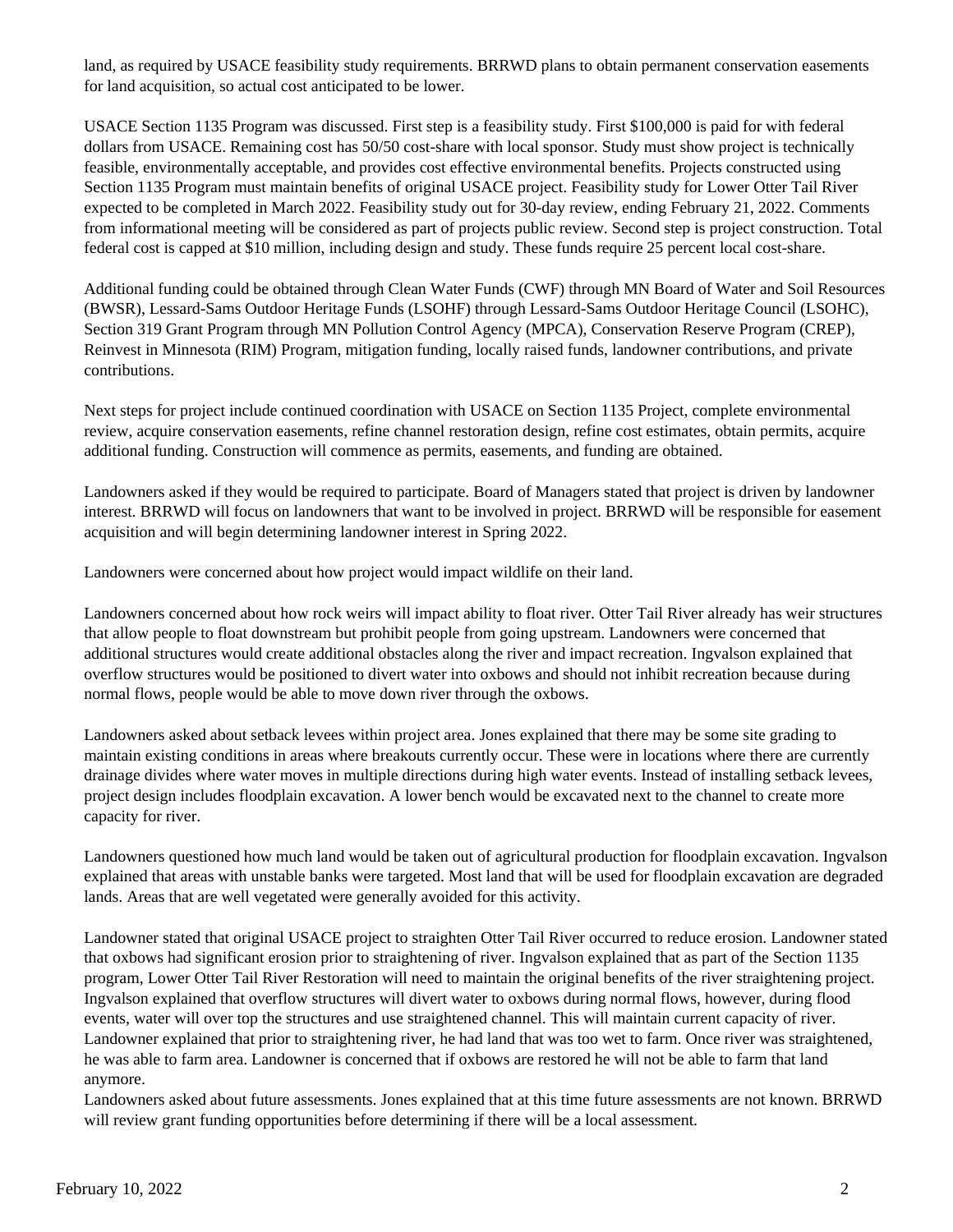Another landowner expressed concern about restoring oxbows resulting in increased flooding. Landowner expressed that original straightening project was completed to protect farmland from flooding. Ingvalson explained that overflow structures diverting water to oxbows will allow water to overtop and use straightened channel during flood events. Landowner asked if oxbows would be deepened. Ingvalson explained that in some cases it would, depending on how much sediment has accumulated. Ingvalson explained detailed designs for each oxbow have not been finalized, so final excavation amounts have not been determined.

Landowners asked if trees in oxbows would be removed. Ingvalson stated that they would have to be removed in order to restore oxbows and allow water to flow through the historic channel.

Landowners expressed concern regarding how much water is released from Orwell Dam. They were concerned that overflow structures would reduce capacity of stream and result in increased flooding on their properties. Ingvalson explained that intention is for impacts to be same as they are now. Areas that may have increased impacts due to project will be targeted for permanent conservation easements.

Landowners expressed concern that stream capacity would be reduced by project. Jones explained that oxbows currently are blocked would be opened for water to flow through the channel. Ingvalson noted that feasibility study reviewed current habitat value compared to habitat value following restoration. Study found that habitat would be improved by projects in long term.

Landowners expressed concern that restoration of oxbows would cut them off from portions of their land that they utilize for hunting. Ingvalson stated that overflow structures could be used to cross river. Landowners stated that the straightening project resulted in problems with land ownership on either side of the river. Some landowners settled disputes in court, others were never settled. Restoration could create additional problems with landownership. Jones stated project may be opportunity to clean up some of the landownership issues, possibly though access easements. Landowners asked about land bridges and how that would impact wildlife. Ingvalson stated that those would be removed but wildlife habitat would still be improved with the continuous habitat corridor along river.

Landowners asked if anyone has been onsite. Ingvalson stated that USACE and HEI staff have been onsite. Landowners offered to have staff meet with them onsite to see their concerns.

Landowners that live next to river are concerned about project impacts resulting on from project causing flooding at their house.

Landowners also concerned about habitat loss. They are worried the damage from the construction will not recover for many years. Ingvalson stated that overall habitat will be improved by project.

Landowners felt there were too many open questions for decision to be made. Landowners were concerned how upstream and downstream landowner participation would impact their land even if they choose not to participate. Ingvalson stated that meeting was informational to give landowners update on project design and allow landowners to provide comment to assist with feasibility report.

Jones stated as project develops BRRWD staff can work with landowners to explain landowner specific questions on their properties.

Board of Managers reiterated that meeting is informational to provide landowners with update and allow them to provide comment. They also reiterated that project will focus on willing landowners.

Landowners expressed it is hard to comment on projects that they do not know enough about. They expressed that concern came from fear of unknowns and trying to interpret engineering reports. They were concerned that this is their last opportunity to provide comment. Altrichter noted that this is not the last opportunity to provide comment. Prior to project moving forward, at a minimum a hearing would need to be held.

Landowners asked if there are other projects like this that have been done. Ingvalson and Jones discussed other projects that are similar to Lower Otter Tail River Restoration.